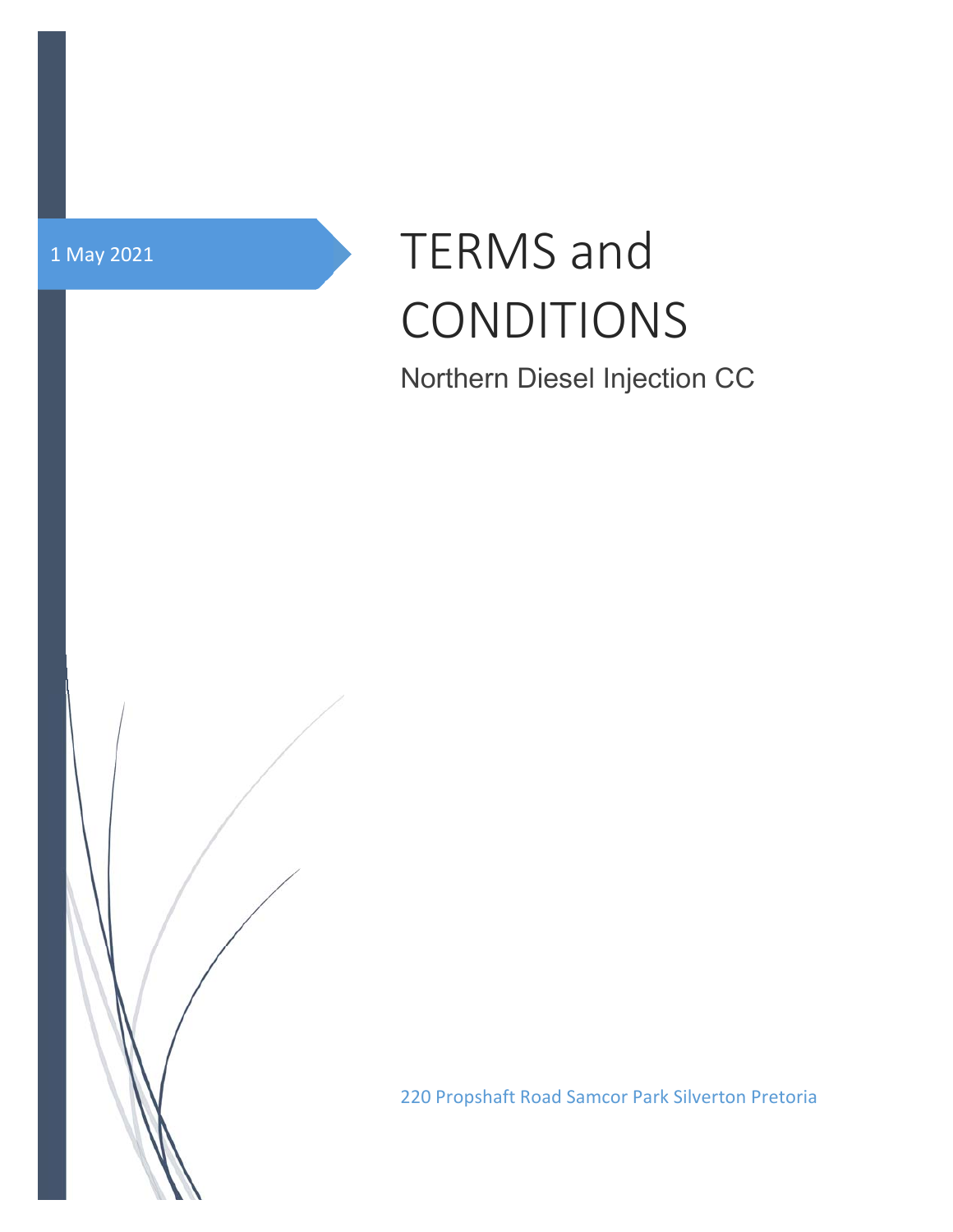| 1.    | <b>INTERPRETATION AND PRELIMINARY</b>                                                                                 |        | persons, partnerships, trustees of trust (jointly),                        |
|-------|-----------------------------------------------------------------------------------------------------------------------|--------|----------------------------------------------------------------------------|
|       | The headings of the clauses in these Terms and Conditions are for the                                                 |        | associations, institutions, organisations, governmental                    |
|       | purpose of convenience and reference only and shall not be used in the                                                |        | entities, authorities and state institutions, departments and              |
|       | interpretation of, nor modify nor amplify the provisions of these Terms                                               |        | ministries:                                                                |
|       | and Conditions nor any clause hereof. In these Terms and Conditions,                                                  | 1.2.10 | "Service(s)" shall mean the services provided by the                       |
|       | unless a contrary intention clearly appears:                                                                          |        | Company, including but not limited to the service and                      |
| 1.1   | Words Importing                                                                                                       |        | repair of Fuel Injection Components and ancillary matters;                 |
| 1.1.1 | any one gender include the other two genders;                                                                         | 1.2.11 | "Supplier" shall mean contractor, subcontractor, service                   |
| 1.1.2 | the singular include the plural and vice versa; and                                                                   |        | provider or other third party with whom the Company                        |
| 1.1.3 | natural persons include created entities (incorporated or                                                             |        | makes arrangements to provide goods or Services to                         |
|       | non-incorporated) and vice versa.                                                                                     |        | Customers in connection with the Services of the                           |
| $1.2$ | The following terms shall have the meanings assigned to them                                                          |        | including<br>Supplier's<br>Company,<br>such<br>agents,                     |
|       | hereunder, unless the context indicates otherwise, and cognate                                                        |        | representatives of any form, associates, affiliates,                       |
|       | expressions shall bear corresponding meanings, namely:                                                                |        | subsidiaries, members, holding companies, shareholders,                    |
| 1.2.1 | "Agreement" and "Terms and Conditions" shall mean                                                                     |        | directors, and employees;                                                  |
|       | the content of this document, together with any annexures,                                                            | 1.2.12 | "Vehicle" shall mean any Vehicle designed or adapted for                   |
|       | appendices, amendments and updates hereto;                                                                            |        | propulsion or haulage on a road by means of diesel,; and                   |
| 1.2.2 | "Customer(s)" shall mean any Person(s), company,                                                                      | 1.2.13 | "Week" shall mean 7 consecutive days from Monday to                        |
|       | close corporation, partnership, trust or any other natural or                                                         |        | Sunday but excluding any official public holidays of the                   |
|       | juristic entity which engages the Services of the Company                                                             |        | Republic of South Africa.                                                  |
|       | or which purchases any Vehicle, Machine, Component or                                                                 | 1.3    | The termination of these Terms and Conditions shall not affect             |
|       | Part from the Company;                                                                                                |        | any provisions hereof which expressly or by necessary implication          |
| 1.2.3 | "Company" shall mean Northern Diesel Injection CC, a                                                                  |        | provide that they will operate subsequent to any such termination,         |
|       |                                                                                                                       |        | notwithstanding that the clauses themselves do not expressly               |
|       | close corporation duly incorporated in terms of the laws of<br>the Republic of South Africa, with registration number |        | provide for this.                                                          |
|       |                                                                                                                       |        |                                                                            |
|       | 1991/020786/23 and with its registered address at, 220                                                                | 1.4    | If any provision in a definition is a substantive provision conferring     |
|       | Propshaft Road Samcor Park Silverton Pretoria SA.                                                                     |        | rights, or imposing obligations on any Party, notwithstanding that         |
| 1.2.4 | "Component" shall mean any component of a Vehicle or                                                                  |        | it is only in the definitions clause, effect shall be given to it as if it |
|       | Machine, being comprised of Parts;                                                                                    |        | were a substantive provision in the body of this Agreement.                |
| 1.2.5 | "Fuel Injection Component" shall mean any diesel fuel                                                                 | 1.5    | No Party shall be bound by any express or implied term,                    |
|       | injection-related Component (including pumps and                                                                      |        | representation, warranty, undertaking or the like not specifically         |
|       | injectors), and "Other Component" shall mean any other                                                                |        | being recorded in this Agreement.                                          |
|       | Component;                                                                                                            | 1.6    | No latitude, extension of time or any other indulgence which may           |
| 1.2.6 | "Machine" shall mean a diesel or diesel-related                                                                       |        | be given, or permitted, by either Party to the other Party in respect      |
|       | mechanical, electronical or electric apparatus having one                                                             |        | of the performance of any obligation in terms of this Agreement,           |
|       | or more Components and/or Parts using or applying any                                                                 |        | or the enforcement of any right arising from this Agreement, and           |
|       | form of power to perform a specific task, including but not                                                           |        | no single or partial exercise of any right by any Party shall, under       |
|       | limited to generators, production-line equipment, mining                                                              |        | any circumstance whatsoever, be construed to be any implied                |
|       | machines and equipment and all other diesel or                                                                        |        | consent to such Party, or operate as a waiver, or a novation of, or        |
|       | diesel-related machines;                                                                                              |        | otherwise affect any of that Party's rights in terms of and arising        |
| 1.2.7 | "Part" shall mean any part of a Vehicle, Machine or                                                                   |        | from this Agreement, or stop such Party from the enforcement, at           |
|       | Component, regardless of whether or not same is able to                                                               |        | any time and without any notice, of strict and punctual compliance         |
|       | function independently from such Vehicle, Machine or                                                                  |        | with each and every provision, term or condition of this                   |
|       | Component;                                                                                                            |        | Agreement.                                                                 |
| 1.2.8 | "Parties" shall mean the Company and the Customer and                                                                 | 1.7    | The Parties shall not cede, assign, transfer, pledge or make over          |
|       | "Party" shall mean either one of them as the context may                                                              |        | in any way whatsoever their right, title and interest in and to these      |
|       | indicate;                                                                                                             |        |                                                                            |
|       |                                                                                                                       |        |                                                                            |

1.2.9 **"Person"** shall mean and include natural and juristic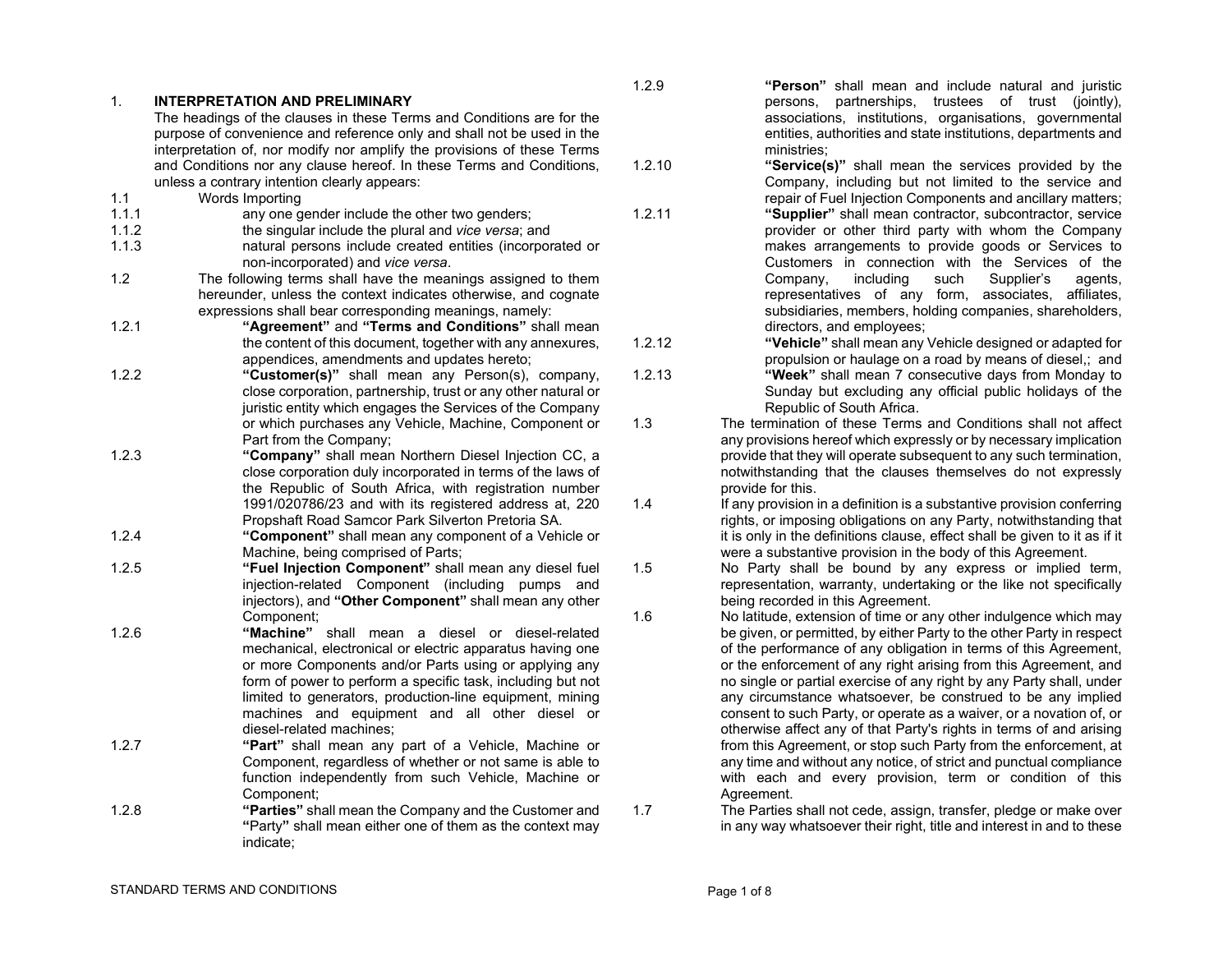Terms and Conditions or any Part thereof without the prior written consent of the other Party.

- 1.8 These Terms and Conditions constitute the entire agreement between the Company and the Customer in respect of the subject matter hereof, and supersedes and replaces in their entirety all previous agreements, representations or warranties between the Parties in this regard. Unless otherwise stipulated elsewhere in this Agreement, no variation, cancellation, novation or deletion of any provision hereof shall be binding unless reduced to writing and signed by an authorised representative of the Company.
- 1.9 Where a conflict exists with regard to the provisions of this Agreement and any other agreement or document, other than an amendment hereto, the provisions of this Agreement shall prevail.
- 1.10 No waiver of any of the terms and conditions of this Agreement will be binding or effective for any purpose unless in writing and signed by the Party giving the same. Any such waiver will be effective only in the specific instance and for the purpose given. Failure or delay on the part of any Party in exercising any right, power or privilege hereunder will not constitute or be deemed to be a waiver thereof, nor will any single or partial exercise of any right, power or privilege preclude any other or further exercise thereof or the exercise of any other right, power or privilege.
- 1.11 All provisions and the various clauses of these Terms and Conditions are, notwithstanding the manner in which they have been grouped together or linked grammatically, severable from each other. Any provision or clause of these Terms and Conditions which is or becomes unenforceable in any jurisdiction, whether due to voidness, invalidity, illegality, unlawfulness or for any other reason whatever, shall, in such jurisdiction only and only to the extent that it is so unenforceable, be treated as *pro non scripto* (as not included herein) and the remaining provisions and clauses of these Terms and Conditions shall remain of full force and effect. The Parties declare that it is their intention that these Terms and Conditions would be executed without such unenforceable provision if they were aware of such unenforceability at the time of execution hereof.
- 1.12 Unless the contrary is indicated, when any number of days is prescribed in this Agreement, same shall be reckoned exclusively of the first and inclusively of the last day unless the last day falls on a Saturday, Sunday or official public holiday in the Republic of South Africa, in which case the last day shall be the next succeeding day which is not a Saturday, Sunday or official public holiday in the Republic of South Africa.
- 1.13 References to notices, statements and other communications by or from the Company include notices by or from the Company's agent(s).
- 1.14 Where figures are referred to in numerals and in words, if there is any conflict between the two, the words shall prevail.

STANDARD TERMS AND CONDITIONS

- 1.15 Expressions defined in these Terms and Conditions shall bear the same meanings in schedules, annexures, addenda and amendments to these Terms and Conditions which do not themselves contain their own definitions.
- 1.16 This document shall not be interpreted against the Party responsible for preparing and drafting it; in other words, the *contra proferentem* rule shall not apply to the interpretation of this document.
- 1.17 The use of the word "including" shall not be construed as limiting the meaning of the words preceding it to the one or more examples following it, and the meaning of the general words will not be restricted by the use of more specific words (i.e. the *eiusdem generis* rule shall not be applied in the interpretation of these Terms and Conditions).

## 2. **AGREEMENT**

These Terms and Conditions govern the relationship between the Company and the Customer in all aspects of such parties' dealings with each other, including the delivery of goods and rendering of Services by the Company to the Customer. This includes, but is not limited to, consultations, quotes and invoices issued, Services rendered and good delivered by the Company.

### 3. **SCOPE OF SERVICE**

- 3.1 The Company is a specialist in the service and repair of Fuel Injection Components. It is not and does not represent itself as being a specialist in the service and repair of the Vehicles and Machines (and their constituent Other Components and Parts) in respect of which the Fuel Injection Components find application or of which they form part; the Company only renders its Services in respect of such Vehicles and Machines (and their constituent Other Components and Parts) insofar as is necessary to gain access to and render the Services to the relevant Fuel Injection Components thereof.
- 3.2 To the extent that a Vehicle or Machine is not operating properly or at all, the Company is only in a position to restore the Vehicle or Machine to proper operation (i.e. to a running condition) to the extent that the non-operation is attributable to a Fuel Injection Component or Part thereof; to the extent that the non-operation is caused by any Other Component or Part thereof, or any reason other than one attributable to a Fuel Injection Component, the Company does not represent itself as being able to restore the relevant Vehicle or Machine to proper operation (i.e. to a running condition).
- 3.3 In other words, the Company does not represent itself as being a specialist in any matter besides the service and repair of Fuel Injection Components, and if a Vehicle or Machine is not operating properly or at all due to any reason other than a Fuel

Page 2 of 8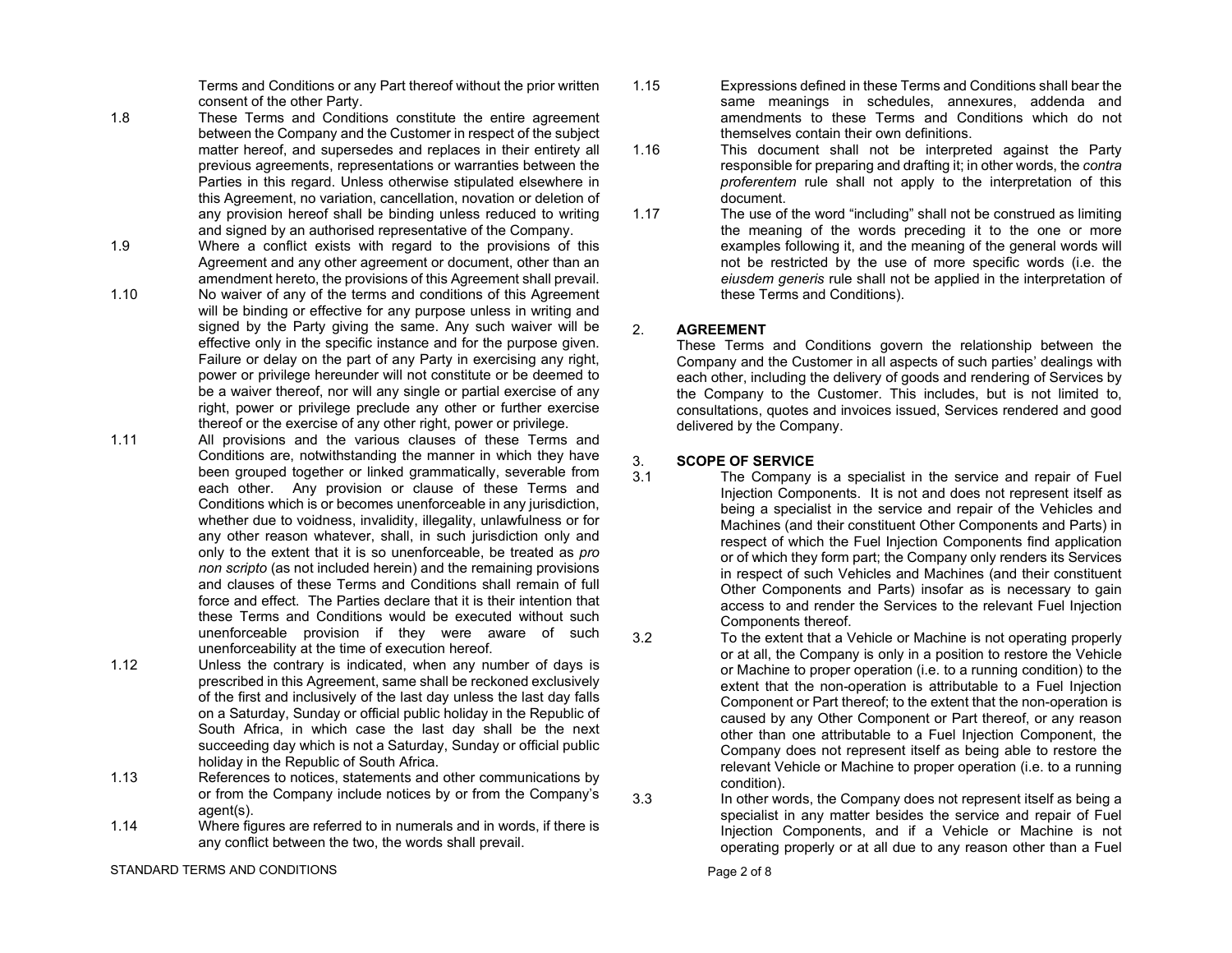Injection Component, the Company may not be able to assist with restoring the relevant Vehicle or Machine to proper operation, but shall still be entitled to charge for its Services in relation thereto at its standard labour rates (which Services include, without limitation, those necessary to determine whether the relevant Vehicle or Machine is not operating properly due to a Fuel Injection Component or some other reason).

## 4. **WORK SPECIFIC AND GENERAL**

- 4.1 The following provisions apply to work done by the Company which is of a specific nature:
- 4.1.1 **Fuel pump calibrations**: Notwithstanding anything to the contrary contained in these Terms and Conditions, if a pump has been calibrated only, then the Company does not offer any guarantee, warranty or back-up service whatsoever in respect of such pump and the Services rendered;
- 4.1.2 **Injector checking**: Notwithstanding anything to the contrary contained in these Terms and Conditions, if an injector(s) has been tested only, then the Company does not offer any guarantee, warranty or back-up service whatsoever in respect of such injector and the Services rendered;
- 4.1.3 **Specific repairs**: Notwithstanding anything to the contrary contained in these Terms and Conditions, if the Customer specifies a work or job repair instruction to be carried out by the Company, then only such specific instruction will be carried out. In respect of such instruction, the Company does not guarantee the Customer's desired outcome in any way;
- 4.1.4 **Partial or patch up repairs**: Notwithstanding anything to the contrary contained in these Terms and Conditions, no guarantee or warranty shall be offered by the Company on Customer-specified partial or patch up repairs. Such work shall be undertaken by the Company at the Customer's sole risk. The Customer shall be liable for quote costs and the Company shall not be held responsible or accountable in any way should the desired results not be achieved;
- 4.1.5 **Strip and quote**: Notwithstanding anything to the contrary contained in these Terms and Conditions, should the Customer give an instruction to strip a Component, Machine and/or Vehicle in order to prepare a quote for Services to be rendered in respect thereof, and such Customer then denies or rejects the quote rendered by the Company, no guarantee will be given by the Company that the Company will be able to return the relevant Component, Machine and/or Vehicle to a running or properly functioning condition. The Company reserves its

rights to agree to reassemble such Component, Machine and/or Vehicle, which assembly will be done at the Customer's cost at the Company's standard labour rates. All work carried out as above will be charged for at the Company's standard labour rates;

4.1.6 **Non-running Vehicles or Machines**: If a Vehicle or Machine is provided to the Company in a non-running condition (or a condition in which the Vehicle or Machine is not running properly), then all quotes issued by the Company in respect of Services to be rendered on such Vehicle or Machine shall be deemed to be an estimate only. Notwithstanding anything to the contrary contained in these Terms and Conditions, the Company does not guarantee that the Services rendered in respect thereof will result in the Vehicle or Machine being restored to a proper running condition, but the Company shall nonetheless be entitled to charge for its Services at its standard labour rates. To the extent that the Company services or repairs a Fuel Injection Component of a Vehicle or Machine which is not operating properly or at all, and pursuant to such service or repair the Vehicle or Machine is restored to proper operation, the Company only guarantees its Services in respect of the relevant Fuel Injection Component. Accordingly, if, subsequent to such repair or service and corresponding restoration of proper operation, the relevant Vehicle or Machine ceases to operate properly or at all for any reason other than the relevant Fuel Injection Component (for example, the failure of any Other Component (or Part thereof) of such Vehicle or Machine, including but not limited to power issues and hard starting), then the Company is not responsible for such non-operation and its guarantee shall not extend thereto. Further, the Company shall be entitled to charge, at its standard labour rates, for the Services necessary to determine whether the relevant Vehicle or Machine is not operating properly due to the previously-serviced Fuel Injection Component or some other reason; and

4.1.7 **Running Vehicles or Machines**: If a Vehicle or Machine is provided to the Company in a running condition, then all quotes issued by the Company in respect of work to be done on such Vehicle or Machine shall be deemed to be an estimate only. During the course of the Company conducting work on such Vehicle or Machine, further faults, problems or defects may manifest or be uncovered, which faults, problems or defects had not manifested or were not detectable until work on the Vehicle or Machine commenced. The identification of, and, to the extent

STANDARD TERMS AND CONDITIONS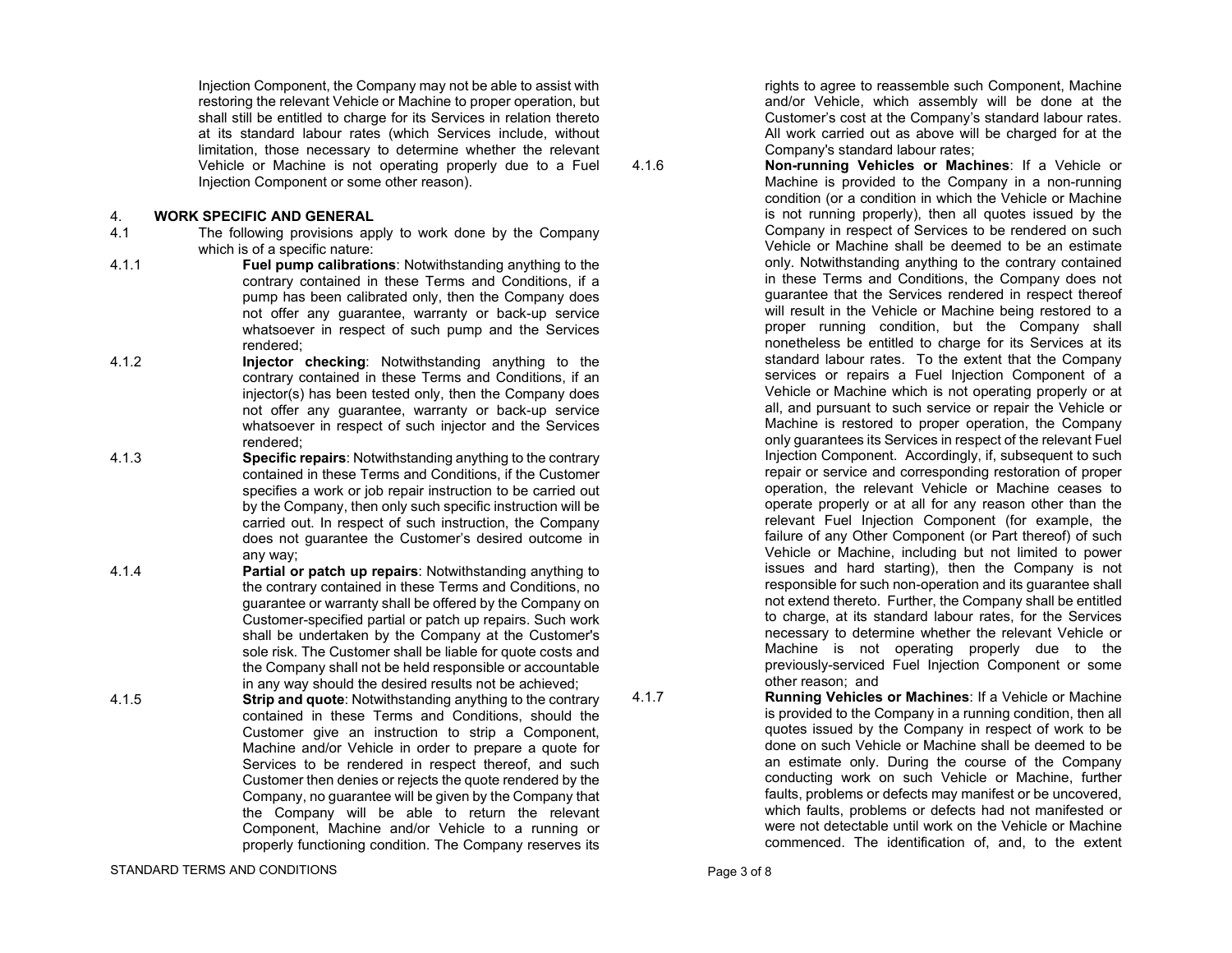possible, remedying of any such further faults, problems or defects, shall be attended to by the Company at its standard labour rates.

- 4.2 The following provisions apply to all work done by the Company in general:
- 4.2.1 the Company shall not provide Customers or any third party with any loan Vehicles under any circumstances;
- 4.2.2 any Component or Part not collected within three (3) months of completion will be sold to cover the costs incurred by the Company for the storage thereof. The proceeds of such Component or Part, regardless of the value thereof, shall be deemed to be the value of the storage costs incurred by the Company, unless the Company determines that such value is less than the storage cost;
- 4.2.3 a storage fee of R 250.00 per day will be charged for each Vehicle or Machine not collected within one (1) week of the completion of the Services rendered by the Company in relation thereto, and subsequent notification of such completion to the Customer. Notification of completion to the Customer shall be made either via telephone, email, fax, SMS, voice message or an instant message service such as Whatsapp; and
- 4.2.4 should the Company not be able to render Services or provide goods at a date agreed upon between the Parties, then the Company shall render such Services or provide such goods thereafter within a reasonable time.

# 5. **LIABILITY**

- 5.1 The Customer must notify the Company immediately of any problems which are encountered or which manifest subsequent to the Company carrying out Services on any Vehicle, Machine or Component of the Customer.
- 5.2 While a Customer's Vehicle, Machine or Component is in the Company's possession, the Company shall make every reasonable effort to ensure that such Vehicle, Machine or Component is protected from any danger or damage, however, the Company shall not be held responsible for any loss sustained by a Customer as a result of damage to such Vehicle, Machine or Component (while in the Company's possession) as a result of fire, theft, acts of God or public enemy, terrorism, civil war, insurrection or riot, civil unrest, labour disputes, strikes, fire, flood, explosion, earthquake, accident, epidemic, quarantine restriction, or as a result of the application of any law(s), or the acts or omissions of any state, government or regulatory authority, or as a result of any other cause beyond the reasonable control of the Company, accidents, criminal behaviour or negligence by outside parties or by employees of the Company.
- STANDARD TERMS AND CONDITIONS
- 5.3 It is the Customer's responsibility to ensure that any Vehicle, Machine or Component, while in the Company's possession, is adequately insured and that the Customer's insurers are aware of the location of such Vehicle, Machine or Component, the work being undertaken and that any Vehicle may be test driven, or any Machine may otherwise be tested, by employees, representatives or agents of the Company.
- 5.4 It is the Customer's responsibility to ensure that all valuables are removed from any Vehicle, Machine or Component before leaving the Vehicle, Machine or Component at the premises of the Company.
- 5.5 Vehicles are test driven at the Customer's own risk. Any test drive may result in overheating, engine failure and any other consequence and damage to such Vehicle. The Customer warrants and confirms that these risks are understood and accepted and that the Company shall not be held liable in the event of such damage being sustained.
- 5.6 The Company shall not be held liable for product defects. No guarantee is accordingly given by the Company for products which were faulty when same was manufactured, regardless of such fault being latent or not.
- 5.7 Notwithstanding anything else contained in this Agreement, the Company shall not be liable or responsible to a Customer or any third party for any direct or indirect damages or losses of any nature whatsoever, including those arising from any personal injury or death or loss of or damage to any property unless caused by the Company's gross negligence or wilful misconduct (irrespective of the cause of such injury, death, loss or damage).
- 5.8 The Company will not be liable for any consequential damages or economic loss suffered by the Customer as a result of any Services rendered or goods delivered whatsoever.
- 5.9 The Company shall under no circumstances be responsible or liable for the acts or omissions of its Suppliers and/or other third parties and their products.
- 5.10 The Customer binds his/her/its directors, shareholders, members, dependents, heirs, trustees, executors, administrators, third parties, assigns or any other similar successive or executive entities related to the Customer to the terms and conditions of this document.
- 5.11 Whenever it is necessary or preferable that a third party provides the required services and/or goods, the Company will be entitled to arrange the involvement of such third party on behalf of the Customer. The Company shall not be liable for the services or goods of such third party or any damages that arise therefrom.
- 5.12 Should the Customer allege that any of the Services rendered or the goods provided by the Company are defective, the Company shall be entitled to a reasonable opportunity to carry out an inspection in order to determine or verify the cause of the alleged

Page 4 of 8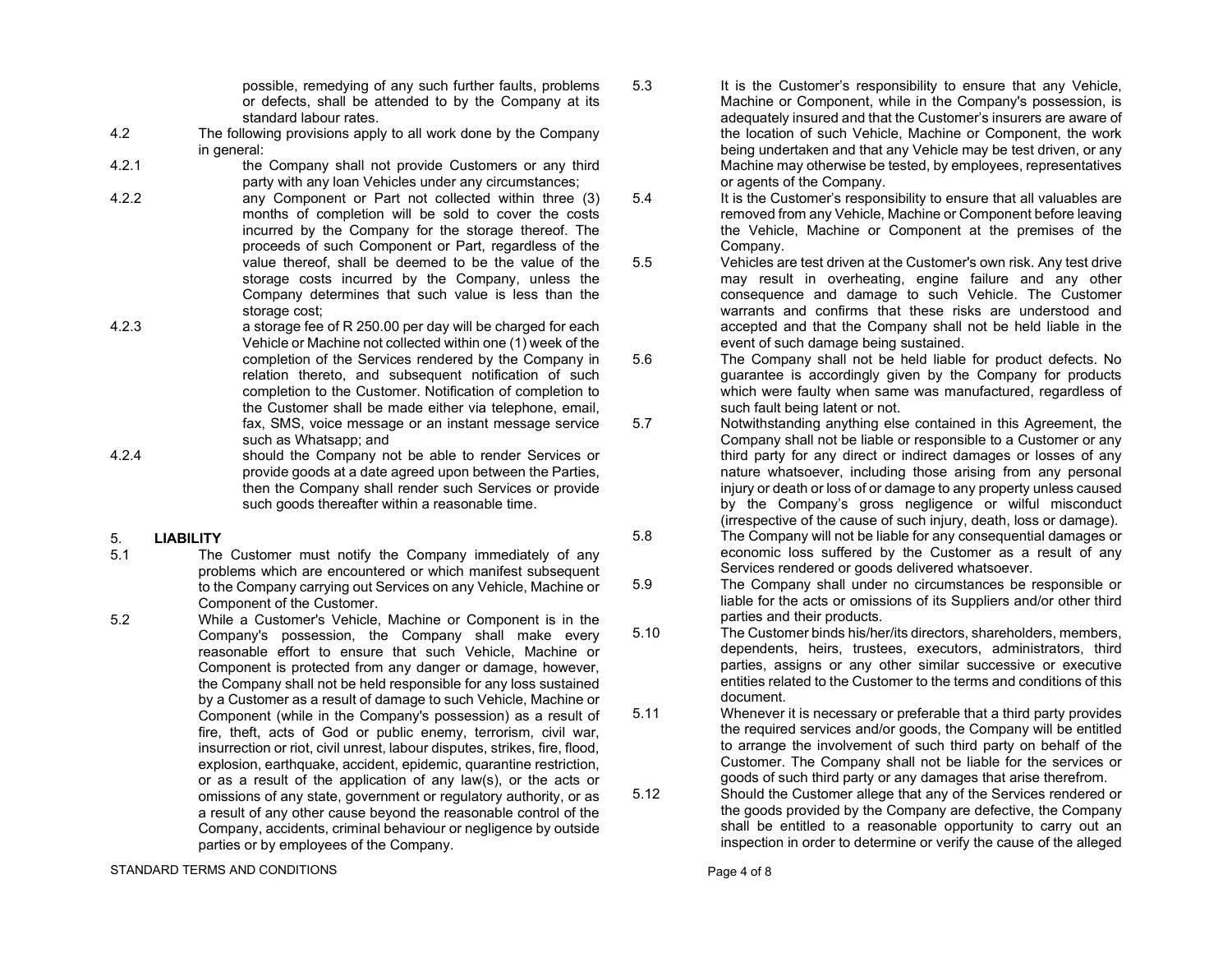defect, and shall charge for such inspection at its standard labour rates (unless the defect is directly attributable to the Services rendered by the Company).

- 5.13 The Company's liability arising under any warranty or guarantee shall be limited to the reasonable costs of remedying defective Services only.
- 5.14 The Company will not be liable for any damage caused by any pre-existing defect (latent or otherwise) in any Vehicle, Machine or Component (or Part thereof) owned by the Customer.
- 5.15 Should the Customer purchase any Part for fitment (by the Company) from any third party, the Company does not guarantee that such Part is suitable for the purposes for which it was purchased.

# 6. **QUOTATIONS, INVOICES AND BILLING**

- 6.1 All work carried out by the Company (including fault finding and troubleshooting), regardless of the outcome, shall be charged for by the Company at its standard labour rates, in the manner indicated on notice boards displayed at the reception area on the Company's premises and is subject to change without any notice.
- 6.2 All quotes are calculated and charged for at an hourly rate. The Company may render and dispatch quotes to the Customer in any number of ways, including but not limited to fax, email or other electronic means or SMS or other instant message service such as WhatsApp.
- 6.3 Chly quotes received in writing will be deemed to be binding.<br>6.4 Services rendered by the Company in relation to timing
- Services rendered by the Company in relation to timing and fitment faults and issues which are a result of the Customer's negligence, ignorance or other action shall be charged for at a standard hourly rate, which rate does not include call-outs, travel or towing to repair the fault or timing or other issue, which will be charged for separately.
- 6.5 The amounts reflected on the Company's quotations are subject to change at any time before acceptance by the Customerfor any reasons, including but not limited to actual costs of Parts or Components provided and/or Services rendered, exchange rate fluctuations, fuel costs, taxes, government regulations, and increased or additional costs which may be imposed upon the Company by any Suppliers and/or other persons or entities beyond the Company's control.
- 6.6 No cheques whatsoever will be accepted as payments for any Services rendered by the Company. Payments may only be made by means of Electronic Funds Transfer, card or cash payments.
- 6.7 All charges by the Company are VAT exclusive unless otherwise indicated on invoices rendered to the Customer.
- 6.8 The Customer has the right to cancel the rendering of Services at any time, it being understood that the Customer will be liable to the Company for all costs incurred up to the time of cancellation.

STANDARD TERMS AND CONDITIONS

# 7. **BANKING DETAILS**

- 7.1 Notwithstanding anything else stipulated on invoices and/or statements, the Company's banking details are available on the Company's website.
- 7.2 Please pay careful attention to the banking information and requirements as any payment will remain the responsibility of the Customer and will be deemed to remain unpaid unless and until payment it is received in cleared funds into the appropriate bank account of the Company.
- 7.3 The Customer should ensure that all of its own bank charges incurred are included in his/her/its payment to the Company. Any shortfall in the amount received by the Company will be considered as being outstanding. Copies of all bank transfers, which should include the relevant invoice number as a reference, are required upon payment and must be emailed to the Company.

# 8. **GUARANTEES AND WARRANTEES**

- 8.1 All Services carried out by the Company in respect of any Fuel Injection Component carry a basic six (6) month guarantee on new Parts fitted and workmanship unless specifically excluded on the Customer's invoice, or as a result of any term of this Agreement. New Parts fitted are covered by manufacturer's warranty and any failure and subsequent replacement of said Part will be at the sole discretion of the manufacturer.
- 8.2 The Company does not provide any guarantee or warranty in respect of the outcome of excessive fuel consumption problems.
- 8.3 All guarantees or warranties on the part of the Company shall be deemed to be null, void and *pro non scripto* should any protective seal or any other anti-tamper devices, stickers or equipment be removed or tampered with.
- 8.4 The Company does not provide any guarantee or warranty whatsoever on calibrations, partial repairs, Customer-specified work or patch ups.
- 8.5 All guarantees or warranties on the part of the Company shall be deemed to be null, void and *pro non scripto* should any type of performance chip, any other aftermarket chip, hardware, software or any other device be fitted or any other alterations be made to any Vehicle, Machine or Component after the Company has worked on such Vehicle, Machine or Component.
- 8.6 Any guarantee or warranty by the Company does not cover damage caused by factors out of the Company's control, including but not limited to, contaminated diesel or fuel, missed service intervals, damage caused by overheating of the engine, normal wear and tear, incorrect fitment by Customers, voltage spikes, fitment of third party components (including items described in the paragraph *supra*) and/or consequential damage caused by vibration/resonance of the engine, drive train or any other Component or Part of a Vehicle or Machine.

Page 5 of 8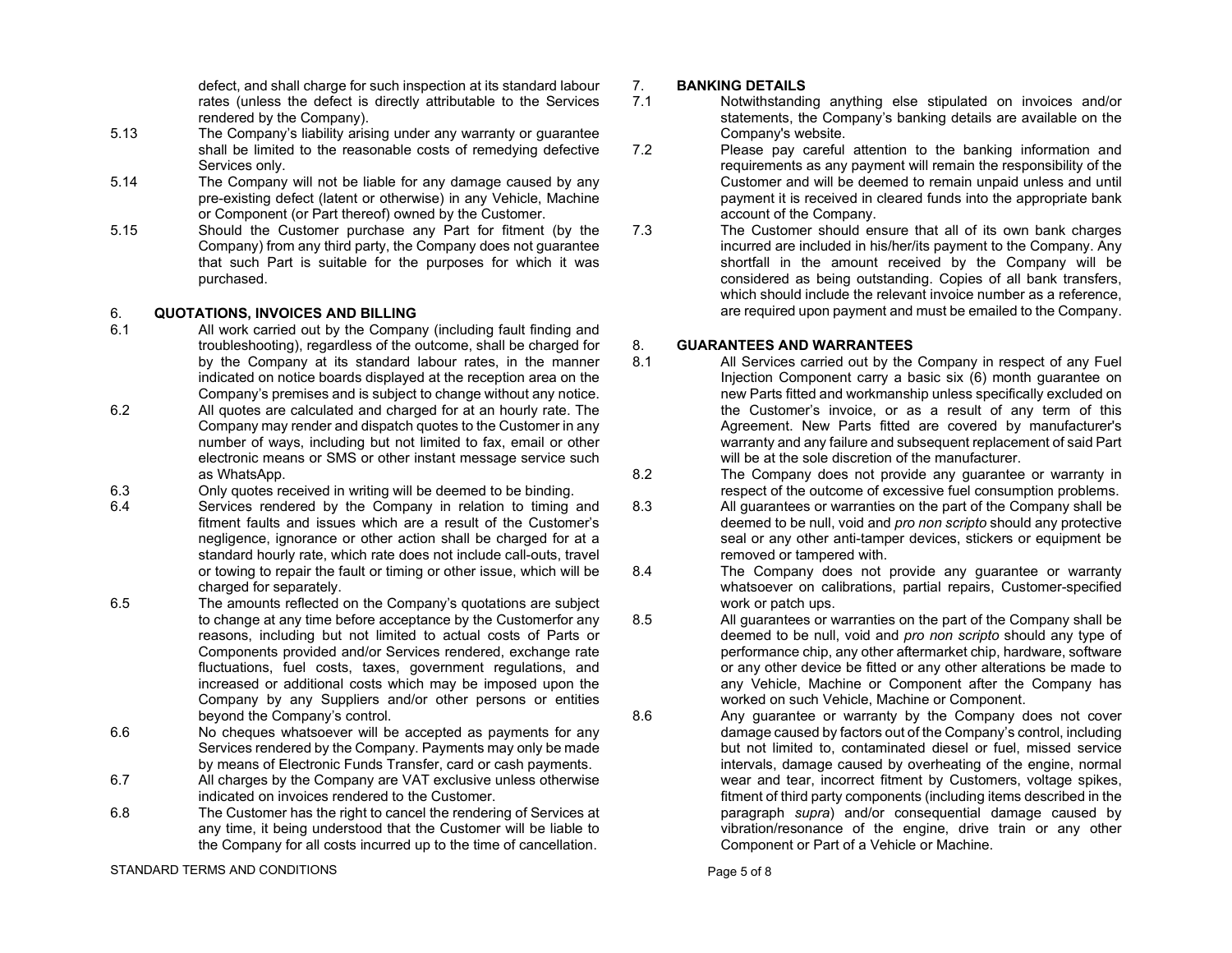- 8.7 The Customer shall be entitled to return Parts or Components purchased within 5 (five) working days, subject to such Parts or Components being unused, undamaged, in the original packaging and in a resalable condition. This applies only to newly packaged Parts or Components, and not to complete/partial jobs including labour.
- 8.8 The guarantee provided by the Company in terms of clause 8.1 immediately terminates if, during the six (6) month guarantee period, the relevant Fuel Injection Component serviced by the Company, whether it has become defective or not, is serviced by a third party technician or other service provider before the Company has the opportunity to do so. That is to say, the Company has a right of first repair in respect of Fuel Injection Components serviced by it.
- 8.9 **If a Vehicle or Machine (or Other Component or Part thereof) of a** Customer should fail after a Fuel Injection Component forming part of such Vehicle or Machine (or which operates alongside such Other Component or Part thereof) is serviced or repaired by the Company, and the Customer alleges that the Fuel Injection Component is the direct cause of the failure, and the Company disputes such allegation, such dispute shall be referred to an engine failure analyst appointed by the Company within a reasonable time. The engine failure analyst shall be a suitably qualified and experienced expert in engine failure. He/she shall prepare an engine failure report which shall determine the cause of the failure of the relevant Vehicle or Machine (or Other Component or Part thereof), and such determination shall be final and binding on the Parties, and delivered within 4 weeks of appointment.

### 9. **OWNERSHIPS AND RESPONSIBILITY**

- 9.1 All Parts installed in, fitted to or in any other way applied or adjacent to any Vehicle, Machine or Component (and, to the extent applicable, Components to any Vehicle or Machine) by the Company remain the property of the Company until all outstanding amounts owing to the Company have been settled in full.
- 9.2 Should the Customer supply his own Parts for the Company to utilise in the rendering of its Services to the Customer, same is done at the sole risk of the Customer. In such instance, the Company will supply the labour and the machinery to fit and test the Parts at its standard labour rates. The Company does not provide any guarantee or warranty pertaining to such labour, machinery or Parts. Should the Parts supplied by the Customer be faulty, then such Parts may be replaced by the Company at an additional cost.
- 9.3 Third parties including but not limited to drivers or other agents who provide the Company with any Vehicle, Machine or

STANDARD TERMS AND CONDITIONS

Component do so on behalf of the Customer and owner of the Vehicle, Machine or Component and warrant that they are duly authorised to do so.

- 9.4 All spares extracted from a Vehicle, Machine or Components during the servicing thereof will only be returned to the Customer at the Customer's specific instance and request at the commencement of any job.
- 9.5 Should the Customer supply its own Parts or specifically request the fitment of second hand Parts, and authorise any repair or fitment, the Company cannot be held liable for the performance of the Parts whatsoever. The Company will only warrantee its workmanship and that such Parts have been fitted correctly.

## 10. **AMENDMENT TO TERMS AND CONDITIONS**

- 10.1 The Company reserves the right to, at its sole discretion, amend, modify, add to or remove any provisions (in whole or in Part) of these Terms and Conditions from time to time.
- 10.2 Any changes to these Terms and Conditions shall immediately become effective subsequent to same being amended.
- 10.3 The onus rests on the Customer to periodically check the Terms and Conditions on the Company's website and on the premises of the Company where these Terms and Conditions may be displayed for any changes or updates therein contained.
- 10.4 The Customer's continued use of the Company's Services following any amendments to the Terms and Conditions by the Company shall be considered notice of the Customer's acceptance to abide by, and be bound by same.

# 11. **BREACH**

- 11.1 The Parties acknowledge that any breach of the terms of this Agreement shall constitute a material breach, and a breach of the relationship of trust between the Parties.
- 11.2 In the event that the Customer breaches this Agreement in any respect whatsoever, the Company will be entitled (without limiting any other rights or actions which the Company might have in terms of this Agreement or any law) to:
- 11.2.1 cancel this Agreement; and/or<br>11.2.2 cancel any other agreement be
	- cancel any other agreement between the Parties; and/or
- 11.2.3 claim damages from the Customer; and/or
- 11.2.4 institute urgent or other proceedings against the Customer to enforce any obligation of the Customer; and/or
- 11.2.5 take any other necessary steps available in law which the Company deems necessary to protect the rights and interests of the Company.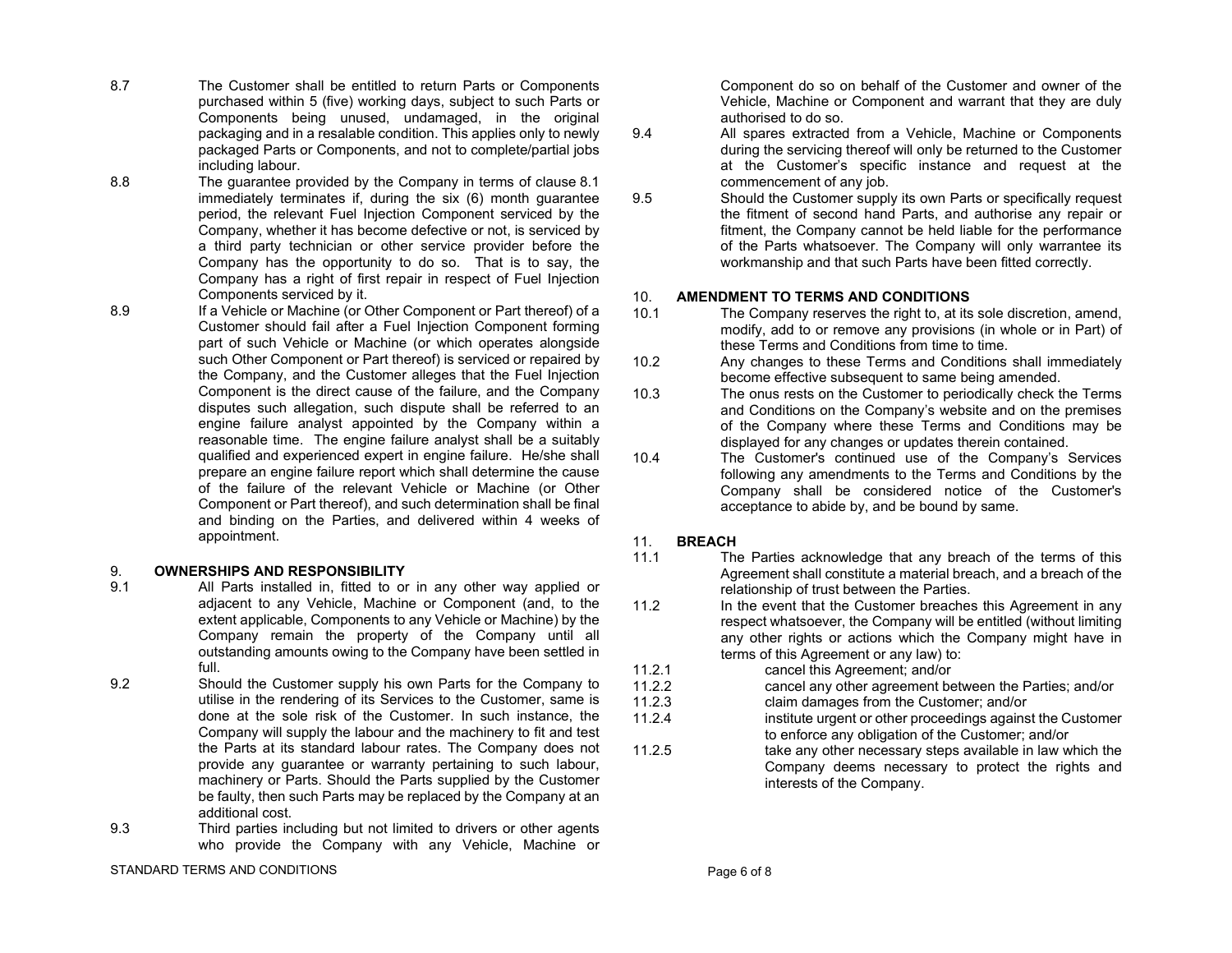| 12.    | <b>JURISDICTION</b>                                              |         | as may be further detailed in the Company's Credit           |
|--------|------------------------------------------------------------------|---------|--------------------------------------------------------------|
|        | These Terms and Conditions and all legal relationships between   |         | Application, unless legally obliged to do so, or required to |
|        | the Customer and the Company shall be governed by and            |         | do so for the purpose of existing or future legal            |
|        | interpreted in accordance with the Laws of the Republic of South |         | proceedings, or the sharing of personal information is       |
|        | Africa.                                                          |         | necessary for the pursuance or protection of the             |
| 13.    | <b>CONTACT DETAILS</b>                                           |         | Company's legitimate interests, or that of the customer or   |
|        | In the event that you need to contact the Company for            |         | of a third party.                                            |
|        | purposes related to these Terms and Conditions, please           | 14.5    | The Company shall only collect personal information          |
|        | use the following contact details:                               |         | directly form the customer, save where the customer          |
| 13.1   | Telephone: 0861114390                                            |         | consents to the collection of trade references from third    |
| 13.2   | Email: info@northerndiesel.co.za                                 |         | parties where consent is hereby voluntary given by the       |
| 13.3   | Physical address: 220 Propshaft Road Samcor Park                 |         | customer.                                                    |
|        | Silverton Pretoria SA                                            | 14.6    | The Company shall process the personal information only      |
| 13.4   | Postal Address: PO Box 159 Silverton 0127                        |         | for the purpose for which it has been collected.             |
| 14.    | <b>POPI ACT PROVISIONS</b>                                       | 14.7    | Processing by the Company shall include the collection,      |
| 14.1   | The Company collects and processes the personal                  |         | receipt, recording, organization, storage, collection,       |
|        | information of the customer for the purpose of concluding        |         | retrieval, dissemination, alteration and updating of         |
|        | and performing a contract. The customer is aware of the          |         | personal information.                                        |
|        | collection at the time of its collection.                        | 14.8    | The customer hereby provides its voluntary, specific, and    |
| 14.2   | The personal information of the customer includes:               |         | informed consent to the processing of its personal           |
| 14.2.1 | Names and surnames and/or                                        |         | information by the Company in accordance with the            |
| 14.2.2 | Identity numbers and/or                                          |         | purpose of processing, as is described above.                |
| 14.2.3 | Registration numbers and/or                                      | 14.9    | The customer understands and accepts that the personal       |
| 14.2.4 | Physical addresses and/or                                        |         | information is mandatory and that withholding of or failure  |
| 14.2.5 | Email addresses and/or                                           |         | to disclose personal information will result in the Company  |
| 14.2.6 | Telephone numbers and/or                                         |         | being unable to conclude and perform in terms of a           |
| 14.2.7 | Other unique identifiers                                         |         | contact for the supply and delivery of goods.                |
| 14.3   | The purpose of processing is to:                                 | 14.10   | The customer has the right to:                               |
| 14.3.1 | Confirm and verify a prospective customer's                      | 14.10.1 | Be notified that personal information about it is            |
|        | identity and credit worthiness                                   |         | being collected.                                             |
| 14.3.2 | To provide communications                                        | 14.10.2 | Be notified that its personal information has been           |
| 14.3.3 | To conclude and perform in terms of a contract                   |         | accessed or acquired by an unauthorized person               |
|        | with the customer                                                |         | and the Company shall notify the customer in                 |
| 14.3.4 | To manage the customer relationship                              |         | accordance with the provisions of Section 22                 |
| 14.3.5 | For audit and record keeping purposes                            |         | POPIA.                                                       |
| 14.3.6 | For legal proceedings including debt collection                  | 14.10.3 | Establish whether the Company holds personal                 |
|        | and $/$ or                                                       |         | information about it and to request access to it             |
| 14.3.7 | For compliance with legal and regulatory                         |         | and to request a record thereof, as is detailed in           |
|        | requirements.                                                    |         | the Company's Privacy Policy.                                |
| 14.4   | The Company shall only share the customer's personal             | 14.1.4  | Request the correction, destruction, or deletion of          |
|        | information for the purpose for which it was collected and       |         | its personal information. The customer shall                 |